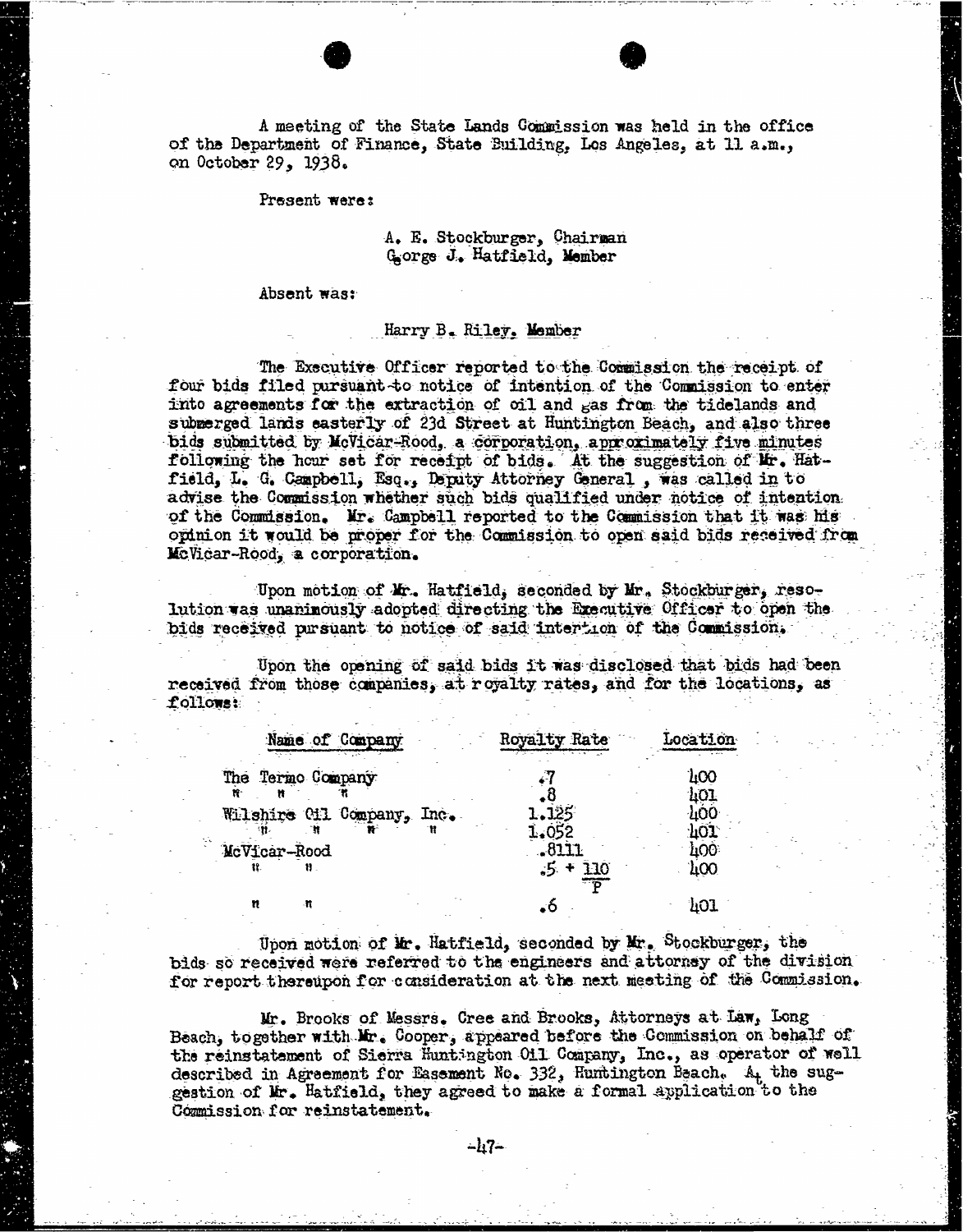Upon motion of Mr. Hatfield, seconded by Mr. Stockburger, and unanimously carried, acts of the Executive Officer were confirmed and approved, and action was authorized and directed by the Executive officer, as follows:

(a) Issuance of prospecting permit to Clarence E. Brunty, for the period of two years, covering the  $SE_4$  of NW<sub>4</sub> and  $S_2^2$  of NE<sub>4</sub> of Section 36, r. 8 N., R. 5 E., S.B.M., for bentonite, silica, magnesium, and calcium, with right to lease for an area not exceeding 40 acres at a royalty rate of fifty cents per ton.

(b) Issuance of prospecting permit to Kenneth J. Hines, for the period of two years, covering the SWA of Section 36, T. 8 N., R. 5 E., S.B.M., for bentonite, silica, magnesium and calcium, with right to lease. for an area not exceeding 40 acres at a royalty rate of fifty cents per ton.

(c) Execution of certificates to the Governor requesting the issuance of patents to E. H. Smith covering  $N_{\text{max}}$  of NE<sub>A</sub> of Section 29, and SW<sub>2</sub> of  $\widetilde{\mathsf{SW}}_4$  of Section 36, T. 5. S., R. 5 E., H.M., and R. W. Core for that portion of Lot 2 lying within the Na<sub>g</sub> of SH<sub>4</sub> of Section 9, T. 25 S., R. 21 E., M.D.M.

(d) Issuance of lease to Paramount Pictures, Inc., a corporation, for the SET of Section 16, T. 16 S., R. 20 E., S.B.M., for the term of four months atta rental of \$25.00 per month.

(e) Issuance of easement to Metropolitan Water District of Southern California overlands of the State in Riverside County, being the We of  $\text{SW}_4^1$  and  $\text{SW}_4^1$  of  $\text{NW}_4^2$  of Section 36, T. 5 S., R. 9 E., S.B.M.

(f) Confirmation of issuance of Indemnity Certificates Nos. 1762, 4763, 4763, 4763, 4763, 4763, 4763, 4763, 4763, 4763, 4764, and refund of \$600, to Millard R. Hendron, under Section 3408 d of the Political Code.

(g) Issuance of duplicate certificate of purchase in the name of William E. Warren under Location No. 3576, Independence Lend District.

(h) Issuance of certificate to United States Government to the effect that said lands were not included within the grant from the Republic of Mexico to Carrillo, wore not included in the pueblo lands of the City of San Diego, and that the State of California, prior to legislative disposition of said lands to the City of San Diego, was seized of title therein in fee simple, and that no other person or persons, municipality or municipalities, ever received a patent or otherwise acquired any interest in said lands from the State of California prior to said legislative grant to the City of San Diego. Said lands are specifically described in certificate on file in the Division of State Lands.

(i) Execution of grazing lease for certain lands at Delhi State Land Settlement to J. L. LaCroix, for the term of 11g months, at a total rental of \$125, covering Lot 1758 containing 181.71. acres.